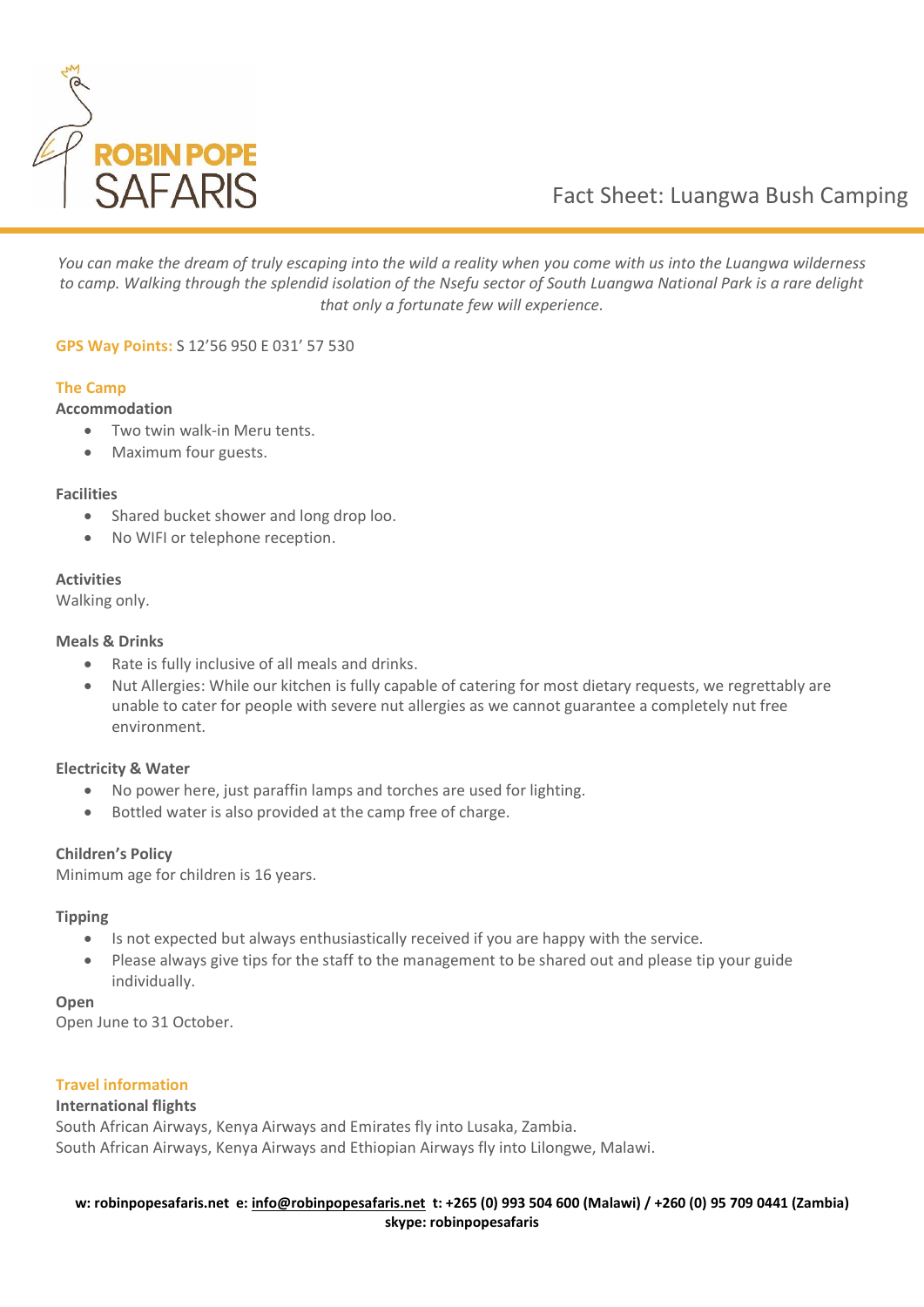# **Getting to Mfuwe**

1 hour 30 minutes flight with Proflight from Lusaka, Zambia. From Lilongwe, Malawi it is a 1 hour flight.

## **Getting to the camp**

- From Mfuwe Airport it is at least 1 hour 30 minute road transfer to camp through some colourful village life then game viewing opportunity through the park.
- We normally start safaris at either Nsefu or Tena Tena Camps; this is done as a morning walking safari activity +/-3hrs.

## **Getting into the Park**

The campsites are perfectly located within the heart of the game rich Nsefu Sector of the National Park.

## **Meet and greet**

In Lusaka, Lilongwe and Mfuwe you will be met by an RPS representative who will assist you with immigration formalities. If you have any problem, please call Robin Pope Safaris on +260 (0) 95 709 0441 (Zambia) for further assistance.

## **Visas**

- Most nationals can obtain their visa at the point of entry into Zambia.
- Current charges are \$50 for tourists of most nationalities, including US, Canadian, British and most European countries.
- If you are not one of the above please ask about visas before booking.

Please visit the Zambian Immigration website<http://www.zambiaimmigration.gov.zm/>for full and most up to date information.

## **Airport Tax**

- Most airlines now include airport taxes in the tickets.
- But for charter flights these may still be payable, these will be communicated at the time of booking by our reservations team.

## **Health**

All visitors should be medically insured.

- We recommend that visitors to Zambia take malaria prophylactics.
- Tetanus, polio, typhoid and the hepatitis vaccinations are recommended.
- It is advisable to know your blood group type in case of an emergency.

Please do ask for up to date health advice in your home country.

## **Insurance**

We ask that full insurance is put in place at point of confirmation. We highly recommend that every guest has insurance that covers the following as a minimum:

- Cancellation and curtailment
- Medical costs (including full hospital costs should it be needed)
- Personal accident or death

• Emergency evacuation from the point of evacuation to the nearest best hospital and then back to the guest's hometown. Family or traveling partner should also be covered for accompanying an evacuation.

We cannot emphasize how important it is to be fully covered. Private hospitals in Africa will not accept a patient until full medical insurance has been established.

## **w: robinpopesafaris.net e: [info@robinpopesafaris.net](mailto:info@robinpopesafaris.net) t: +265 (0) 993 504 600 (Malawi) / +260 (0) 95 709 0441 (Zambia) skype: robinpopesafaris**